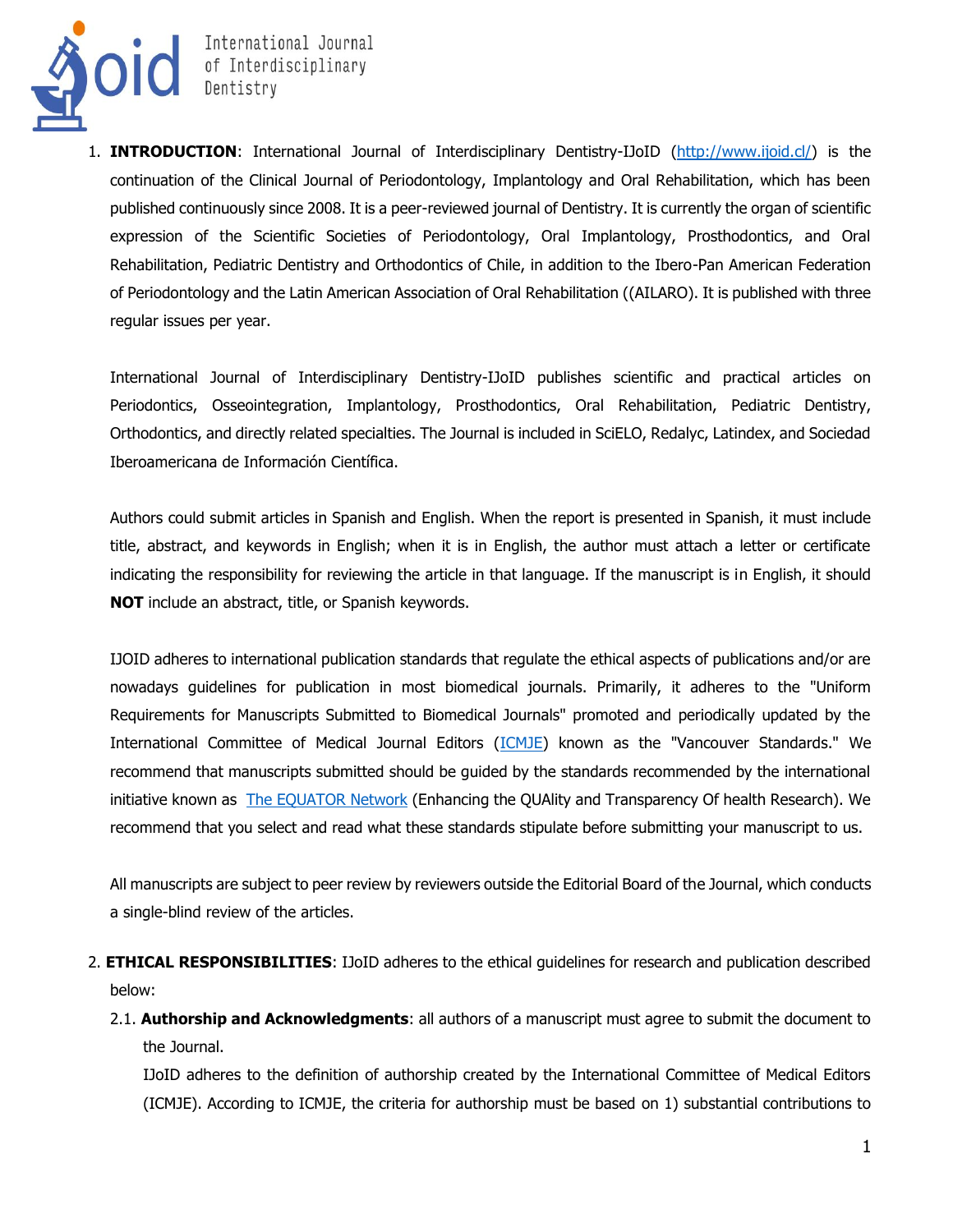

the conception and design or acquisition of data or analysis and interpretation of data, 2) drafting of the article or critical review of its important intellectual content, and 3) approval of the version to be published. Authors must comply with all conditions.

All authors and co-authors should be credited in submitting the manuscript (including their email address); those who do not qualify as authors should be mentioned in the acknowledgments.

Acknowledgments should specify the contributors to the article other than the credited authors.

- 2.2. **Ethical approvals**: Research involving human participants, human material, or human. data must have been conducted by the [Declaration of Helsinki](https://www.wma.net/policies-post/wma-declaration-of-helsinki-ethical-principles-for-medical-research-involving-human-subjects/) and approved by an appropriate ethics committee. A statement detailing this, including the name of the ethics committee and reference number, if applicable, should appear in all manuscripts reporting such research. If a study has been exempted from requiring ethics approval, this should also be detailed in the document (including the ethics committee's name granted the exemption). Further information and supporting documentation should be made available to the Editor upon request. Manuscripts may be rejected if the Editor considers that the research has not been conducted within an appropriate ethical framework. In exceptional cases, the Editor may contact the Ethics Committee for further information.
- 2.3. **Consent to Participate**: When research involving humans, informed consent to participate in the study must be obtained (or from their parents or legal guardians in the case of those under 16 years of age), and a statement to that effect must be included in the manuscript. In the case of manuscripts reporting studies involving vulnerable groups (e.g., unconscious patients), where there is the possibility that the study may be conducted in an unconscious patient, a statement to that effect should be included in the manuscript.
- 2.4. **Sex and Gender in Research (SAGER)**: We expect our authors to follow the ["Guidelines on Sex and](https://researchintegrityjournal.biomedcentral.com/articles/10.1186/s41073-016-0007-6)  [Gender Equity in Research \(SAGER\)"](https://researchintegrityjournal.biomedcentral.com/articles/10.1186/s41073-016-0007-6) and to include sex and gender considerations when relevant. Authors should use the terms sex (biological attribute) and gender (shaped by social and cultural circumstances) to avoid confusing the two terms. Article titles and abstracts should indicate to which sex or sexes the study applies. Authors should also describe in the background whether sex and/or gender differences are to be expected; report how sex and/or gender have been taken into account in the study design; provide data disaggregated by sex and/or gender, where appropriate; and discuss the individual results. If an analysis by sex and/or gender has not been performed, the rationale should be stated in the Discussion. We suggest that authors consult the complete guidelines before submission.
- 2.5. **Animal research**: Experimental research involving animals must comply with institutional, national, or international standards and, if applicable, must have been approved by an appropriate ethics committee. [The Basel Declaration](https://www.basel-declaration.org/basel-declaration/) outlines the fundamental principles to be followed when conducting animal research, and the International Council for Laboratory Animal Science (ICLAS) has also published [ethical guidelines.](https://iclas.org/guidelines-for-researchers/) The minutes of approval by the appropriate committee should be included in the manuscript. If a study has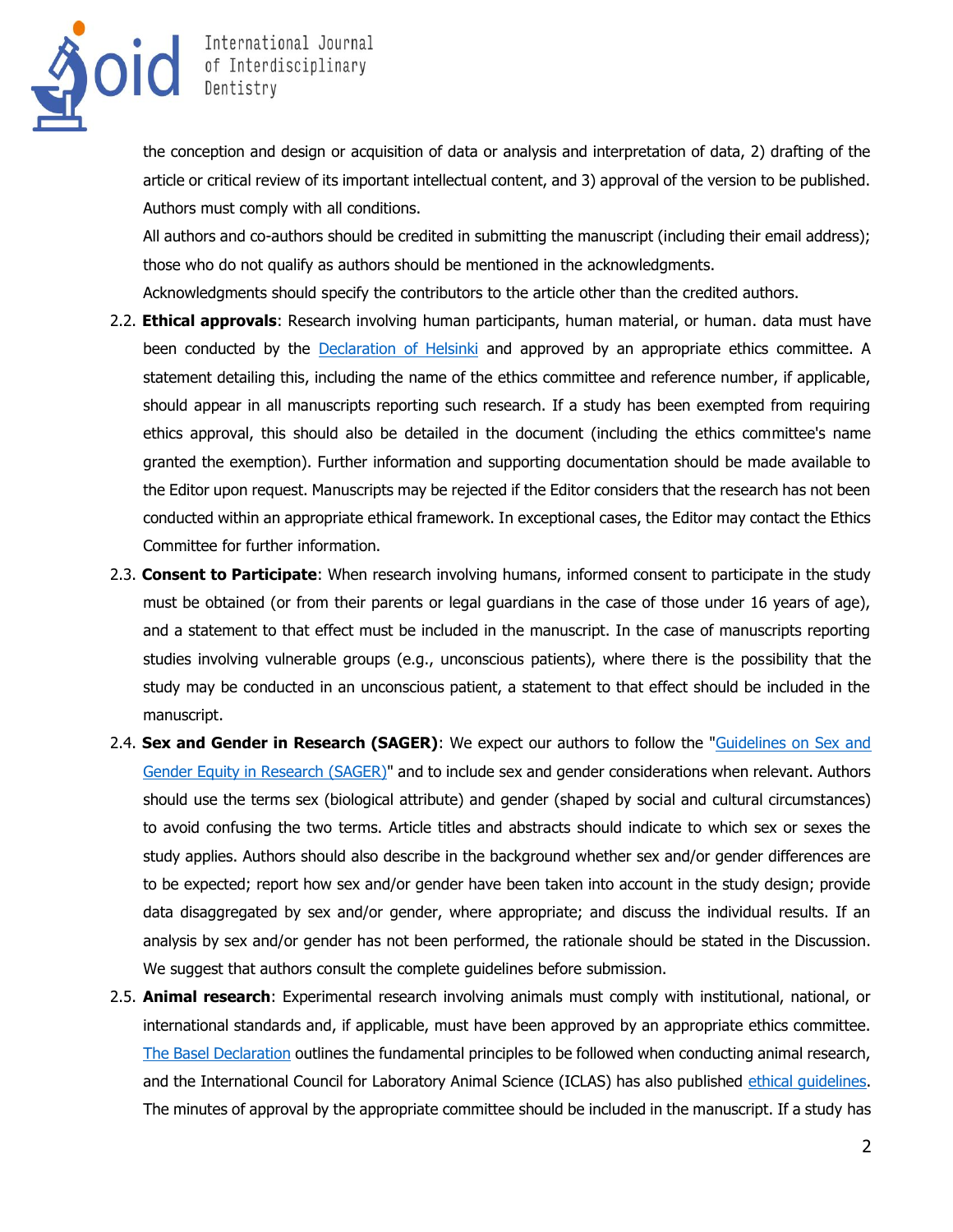

International Journal<br>
OIC Dentistry<br>
Dentistry

been granted an exemption from requiring ethics approval, this should also be detailed in the document (including the name of the ethics committee that granted the exemption and the reasons for the exemption). The Editor will consider animal welfare issues and reserves the right to reject a manuscript, mainly if the research includes protocols that do not conform to commonly accepted standards of animal research.

2.6. **Publication guidelines:** IJoID encourages complete and transparent reporting of dental research. Please refer to the checklist of minimum reporting standards when reporting your research. We request recommend that authors consult the minimum reporting guidelines for dental research found on the [EQUATOR](https://www.equator-network.org/reporting-guidelines/sampl/) Network when preparing their manuscript and [FAIRsharing.org](https://fairsharing.org/) for reporting checklists for biological and biomedical research, where applicable. Authors should follow these guidelines when writing their documents, and reviewers will be asked to refer to these checklists when evaluating such studies. Lists exist for several study designs, including:

Randomized controlled trials [\(CONSORT\)](http://www.consort-statement.org/downloads) and clinical trial protocols [\(SPIRIT\)](https://www.spirit-statement.org/).

Evidence Synthesis (including: Systematic Reviews [\(PRISMA\)](http://www.prisma-statement.org/), Comprehensive Syntheses (Overviews or Umbrella, Mapping and Scoping Reviews among others) and their corresponding protocols [\(PRISMA-P\)](https://www.equator-network.org/reporting-guidelines/prisma-protocols/) Observational studies [\(STROBE\)](https://www.strobe-statement.org/index.php?id=strobe-home)

Clinical Cases [\(CARE\)](https://www.care-statement.org/)

Qualitative research [\(COREQ\)](https://academic.oup.com/intqhc/article/19/6/349/1791966)

Diagnostic/prognostic studies [\(STARD](https://www.equator-network.org/reporting-guidelines/stard/) and [TRIPOD\)](https://www.tripod-statement.org/TRIPOD/TRIPOD-Checklists/TRIPOD-Checklist-Prediction-Model-Development-and-Validation)

Economic evaluations [\(CHEERS\)](https://bmcmedicine.biomedcentral.com/articles/10.1186/1741-7015-11-80)

Clinical Practice Guidelines [\(AGREE](https://www.equator-network.org/reporting-guidelines/the-agree-reporting-checklist-a-tool-to-improve-reporting-of-clinical-practice-guidelines/) and [RIGHT\)](https://www.equator-network.org/reporting-guidelines/right-statement/)

Preclinical animal studies [\(ARRIVE\)](https://arriveguidelines.org/)

Publication guidelines for other study designs can be found in the [EQUATOR NETWORK.](https://www.equator-network.org/reporting-guidelines/stard/)

- 2.7 Statistical methods: Authors should include complete information on the statistical methods and measures used in their research, including the justification for the statistical test's appropriateness (see [SAMPL](https://www.equator-network.org/reporting-guidelines/sampl/) guidelines). Reviewers will be asked to check the statistical methods, and the manuscript may be sent for expert statistical review if deemed necessary.
- 2.8. **Synthesis of evidence**: This section publishes: systematic reviews that should be written following the PRISMA guideline, and the checklist should be included in Supplemental File for Review as submission material. Besides, the Systematic Review must have a registration number in one of the sites that register systematic review protocols [\(PROSPERO,](https://www.crd.york.ac.uk/PROSPERO/) [OSFHOME\)](https://osf.io/). Other synthesis formats including, mapping reviews, umbrella reviews, scoping reviews whose protocols must be enrolled in [PROSPERO,](https://www.crd.york.ac.uk/PROSPERO/) [OSFHOME.](https://osf.io/) Mapping reviews adhere to the Global Evidence Mapping Initiative [\(GEM\)](https://doi.org/10.1186/1471-2288-11-92) methods incorporating the quality of supporting evidence. Umbrella reviews (overviews) must follow [PRIOR](https://doi.org/10.1186/s13643-019-1252-9) standards and scoping reviews must follow [JBI](https://jbi.global/scoping-review-network/resources) standards whose protocol must be registered with [PROSPERO.](https://www.crd.york.ac.uk/PROSPERO/)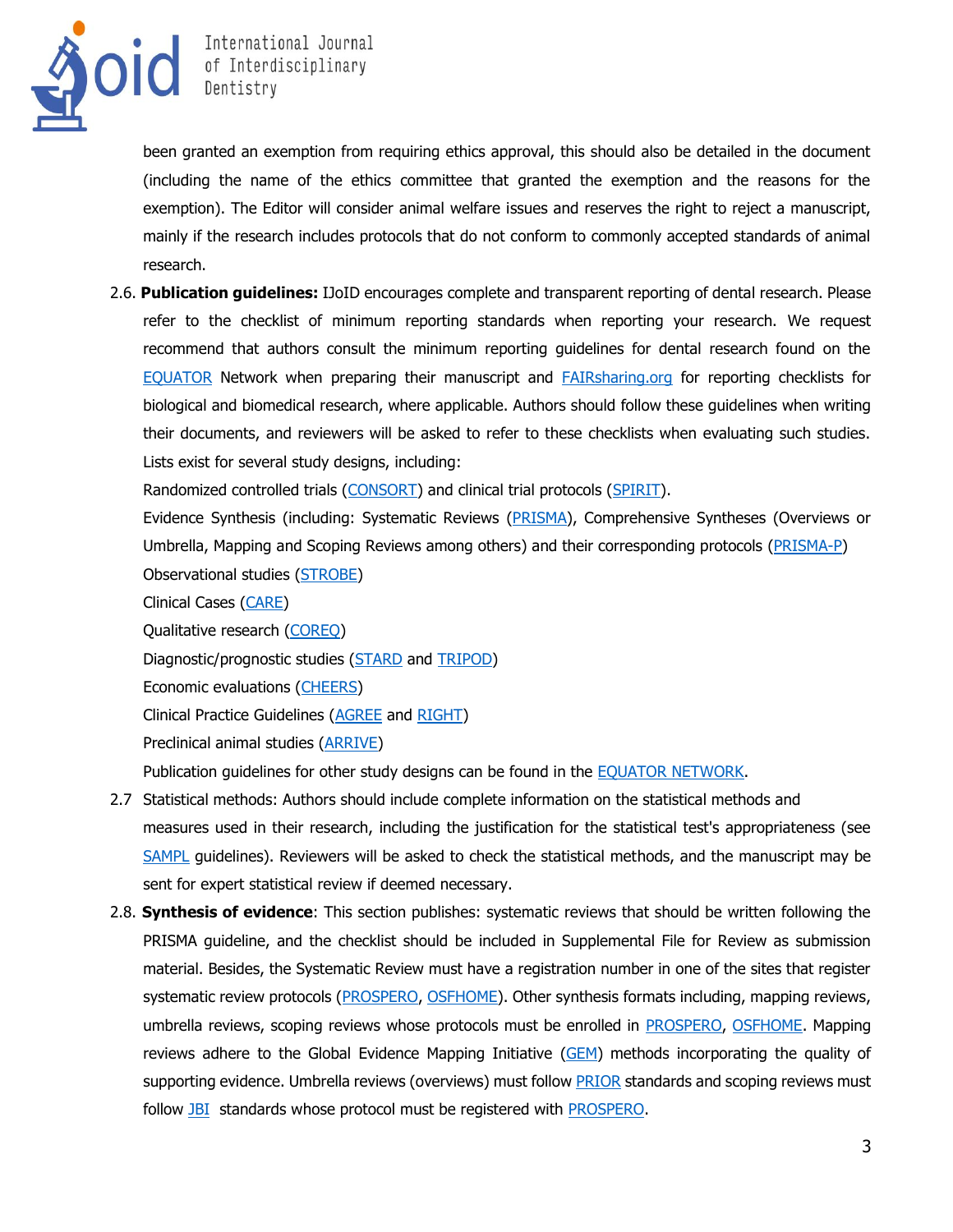

International Journal<br>
O
C
Interdisciplinary
Dentistry
The Sentistry
Solid Sentistry
Solid Sentistry
Solid Sentistry
Solid Sentistry
Solid Sentistry
Solid Sentistry
Solid Sentistry
Solid Sentistry
Solid Sentistry
Solid Sen

- 2.9. **Structured Summaries of Evidence**: In this section structured summaries of evidence are published, such as CAT [\(Critically Appraised Topics\)](https://cats.uthscsa.edu/), POEM (patient-oriented Evidence that Matters) and FRISBEE [\(FRIendly Summary of the Body of Evidence using Epistemonikos\)](doi:%2010.5867/medwave.2014.06.5997), among others.
- 2.10. **Clinical Trials**: Clinical trials should be reported using the CONSORT guidelines. The CONSORT checklist should also be included in the submission material in Supplemental File for Review. The clinical trial must also have a registration number in one of the clinical trial protocol registration sites associated with the WHO International Registration Platform [\(http://www.who.int/ictrp/es\)](http://www.who.int/ictrp/es).
- 2.11. **Observational studies**: observational studies (cohort, case-control, cross-sectional) should be written according to the STROBE guideline. The STROBE checklist should be included in the presentation as a document.
- 2.12. **Clinical** cases: The clinical case presentation should follow the CARE guideline and be included in the Supplemental File for Review.
- 2.13. **DNA sequences and crystallographic structure determinations**: papers without a Genbank or Brookhaven number, respectively, will not be accepted in documents that include information on DNA sequences and crystallographic structure determination. Standardized gene nomenclature should be used throughout. Human genes' symbols and names can be found in the HUGO Gene Nomenclature Committee (HGNC) database.
- 2.14. **Conflict of interest and source of funding**: authors must declare the origin of any financial support received. A conflict of interest exists when the author (and/or co-authors) had or have economic or personal relationships that could have biased or inappropriately influenced their actions. In this case, it should be indicated when the relationship (direct or indirect) is related to the work that the authors describe in their manuscript. Potential sources of conflicts of interest may be: ownership of a patent or stock, being a member of the board of directors of a company related to the research, being a member of an advisory board or consulting committee of a company, and the receipt of fees from a company involved in the study. The existence of a conflict of interest does not prevent the publication of the article in the Journal. The corresponding author's responsibility is that all authors of the manuscript complete the conflict-of-interest form and include it at the time of submission of the document. The conflict-of-interest statement should be included in the "Acknowledgements" section.
- 2.15. **The appeal of decision**: in exceptional circumstances, authors may appeal the editorial decision by emailing the Editor (contacto@ijidd.cl) with a detailed explanation of why they are demanding the Editor's decision.

It is important to note that all revisions and resubmission of articles **must include** a letter of response, and the manuscript should highlight the changes made to assist the reviewers.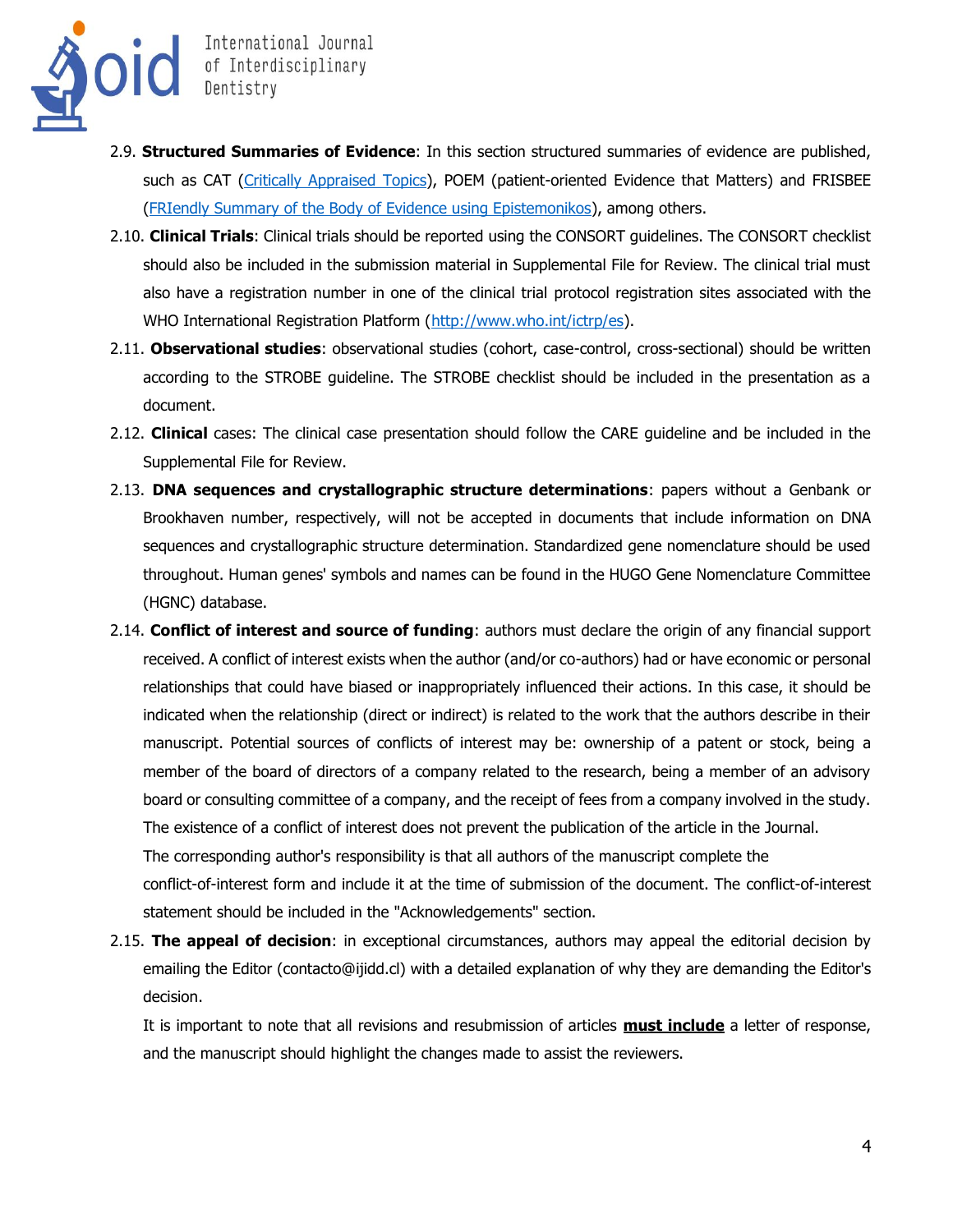

International Journal<br>
OIC Dentistry<br>
Dentistry

- 2.16. **Permissions:** Authors are responsible for obtaining permission to partially reproduce material (text, tables, or figures) from other publications. These permissions should be requested both from the author and from the publishing house that published the material and the institution that has financed the research and should be attached to the manuscript submission. Also, authors should include a statement that the article's content is original and has not been previously published or submitted or submitted for consideration to any other publication, either in whole or in part. Failure to disclose this information constitutes a serious breach of scientific ethics.
- 3. **MANUSCRIPT SUBMISSION:** Manuscripts should be submitted electronically through the online submission site [http://www.IJoID.cl/.](http://www.ijoid.cl/) The use of an online submission and peer review site allows for immediate distribution of manuscripts and expedites the review process. It also allows authors to track the status of their manuscripts. Complete submission instructions are available on the site.

It is important to note that all revisions and resubmissions **must include** a response letter, and the manuscript should highlight the changes made as an aid to the reviewers.

- 3.1. **Manuscript files**: Manuscripts **must be uploaded** as a non-writing protected Word (.doc) file. The text file should contain the entire manuscript, including title page, abstract (English and Spanish), keywords (English and Spanish), clinical reference, main text, references, acknowledgments, statement of funding source and any possible conflict of interest, tables, and figure legends, but no embedded figures. In the text, any figure should be referred to as "figure 2", "Figure 2," and individual files should be uploaded with the same name. Figure files should be uploaded separately from the main text. While GIF, JPG, PICT, or bitmap files are acceptable for submission, only high-resolution TIF or EPS files are suitable for printing. Manuscripts should be formatted as described in the following guidelines. Ensure that all elements (figures and tables) are cited in the main text.
- 3.2. **Peer review**: Two or more peer reviewers will review all manuscripts submitted to IJOID in the field. Papers that do not conform to the general objectives of the Journal will be returned immediately without review. IJOID uses only blind review. The names of the reviewers will not be disclosed to the authors.
- 3.3. **Suggest a reviewer**: IJoID tries to keep the review process as short as possible to allow rapid publication of new scientific data. To facilitate this process, the author can suggest a potential international reviewer's name and email address. In addition to this option, the Editor will select one or two additional reviewers.
- 3.4 **Suspending the submission during the submission process**: You can stop a submission at any stage before clicking the "Submit" button and save it for later. The manuscript will be in "Unsubmitted Manuscripts," You can click on "Continue Submission" when you decide to continue.
- 3.5. **Submission confirmation email**: after submission, you will receive an email to confirm receipt of your manuscript. If you do not receive this email within 24 hours, please check your email address in the system. If the email address is correct, please contact contacto@ijoid.cl.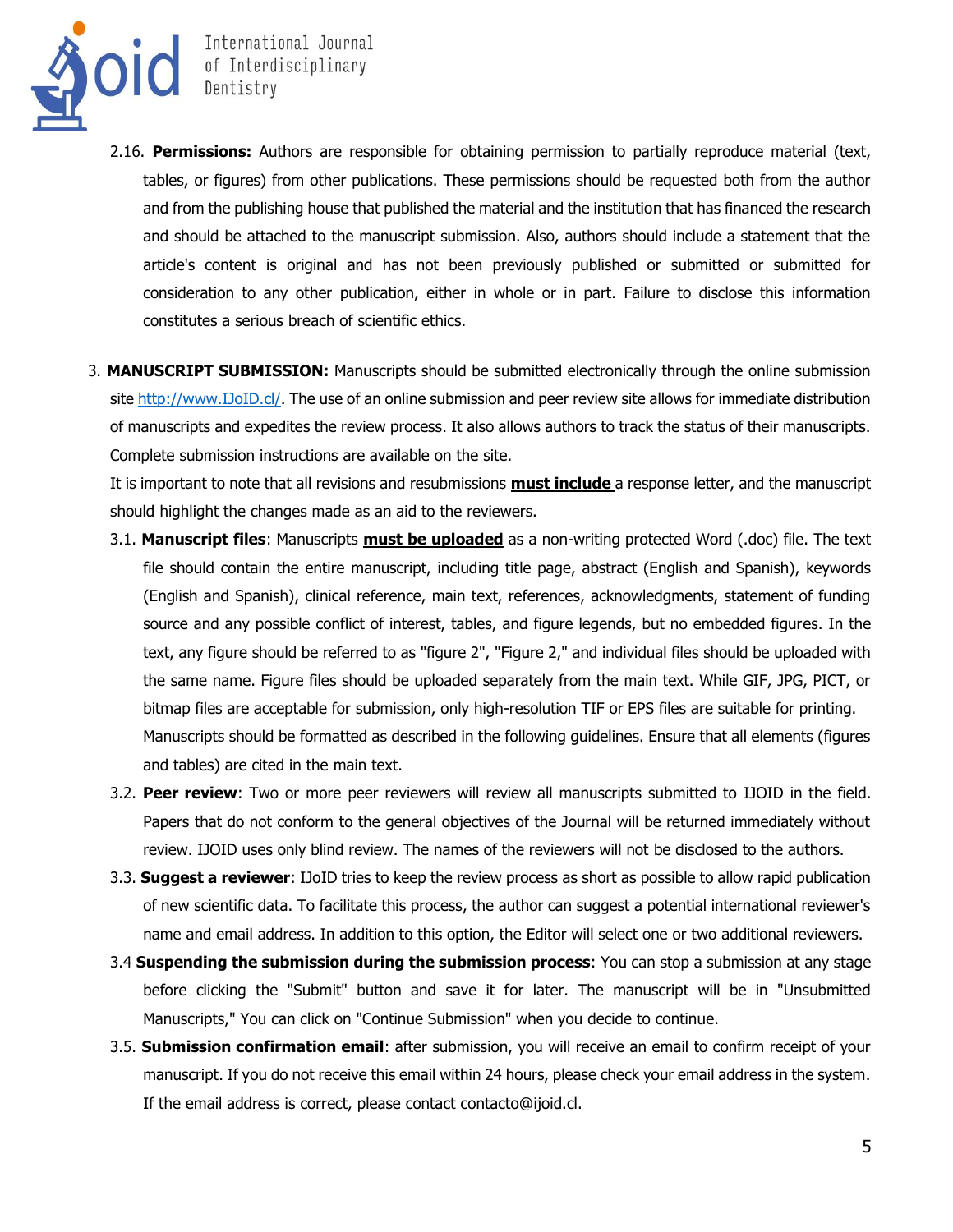

Manuscript resubmission: If your manuscript was rejected, you might submit a modified version of your document. This should be submitted as a new manuscript, following the guidelines described in 3.2 above. Also, you should upload comments to the previous revision as "supplementary files for review."

3.6. **Manuscript resubmission**: if your manuscript was rejected, you might submit a modified version of your document. This should be submitted as a new manuscript, following the guidelines described in 3.2 above. Also, you should upload comments to the previous revision as "supplementary files for review."

4. **TYPES OF ACCEPTED MANUSCRIPTS**: IJoID publishes **original research articles**, **reviews** (systematic reviews, scoping, and umbrella reviews), **and clinical reports**; the Editor solicits narrative reviews. Any manuscript submitted for review is expected to represent unpublished material.

**Original research articles/systematic reviews** articles submitted to this section will deal with Periodontics, Prosthodontics, Implantology, Oral and Maxillofacial Surgery, Pediatric Dentistry, Implantology and Preprosthodontics, Oncology and Reconstructive Surgery, Aesthetics and Craniofacial Deformities, Craniomaxillofacial Traumatology, Temporomandibular Joint, Salivary Glands, among others. They may be research articles and experimental surgery or clinical trials.

**Clinical cases/clinical reports** may consist of the description of one or more clinical cases of particular interest and new surgical techniques or variants thereof, analysis of results obtained with a specific technique, or the treatment of a particular pathology.

**Letters to the Editor** will publish objections or comments related to previously published works or observations, or experiences written briefly. Those letters concerning articles previously published in the Journal will have the right to reply by the author, who may answer in a letter of similar length within one month. The Editorial Committee will evaluate the pertinence of the publication of the reply.

**Narrative Review** (bibliographic review) is requested exclusively by the Editor of the Journal on a particular topic of interest to the Journal. If you want to send a bibliographic review, you should send a letter to the Editor of the Journal to the email contacto@IJoID.cl, indicating the review's pertinence and relevance. Once the Editor accepts the request, the review must be sent through the portal and conform to the publication rules specified for this section.

5. **STRUCTURE AND FORMAT OF THE MANUSCRIPT**: it is essential to note that, before sending the manuscript to peers, it will be reviewed in terms of its format and structure; if it does not conform to the stipulations of these publication guidelines, the manuscript will be returned to the author, indicating what needs to be improved; if the modifications suggested by the Editorial Assistant are not made, the document will be rejected. To simplify the author's review of compliance with the publication guidelines, a checklist is attached at the end of these publication guidelines.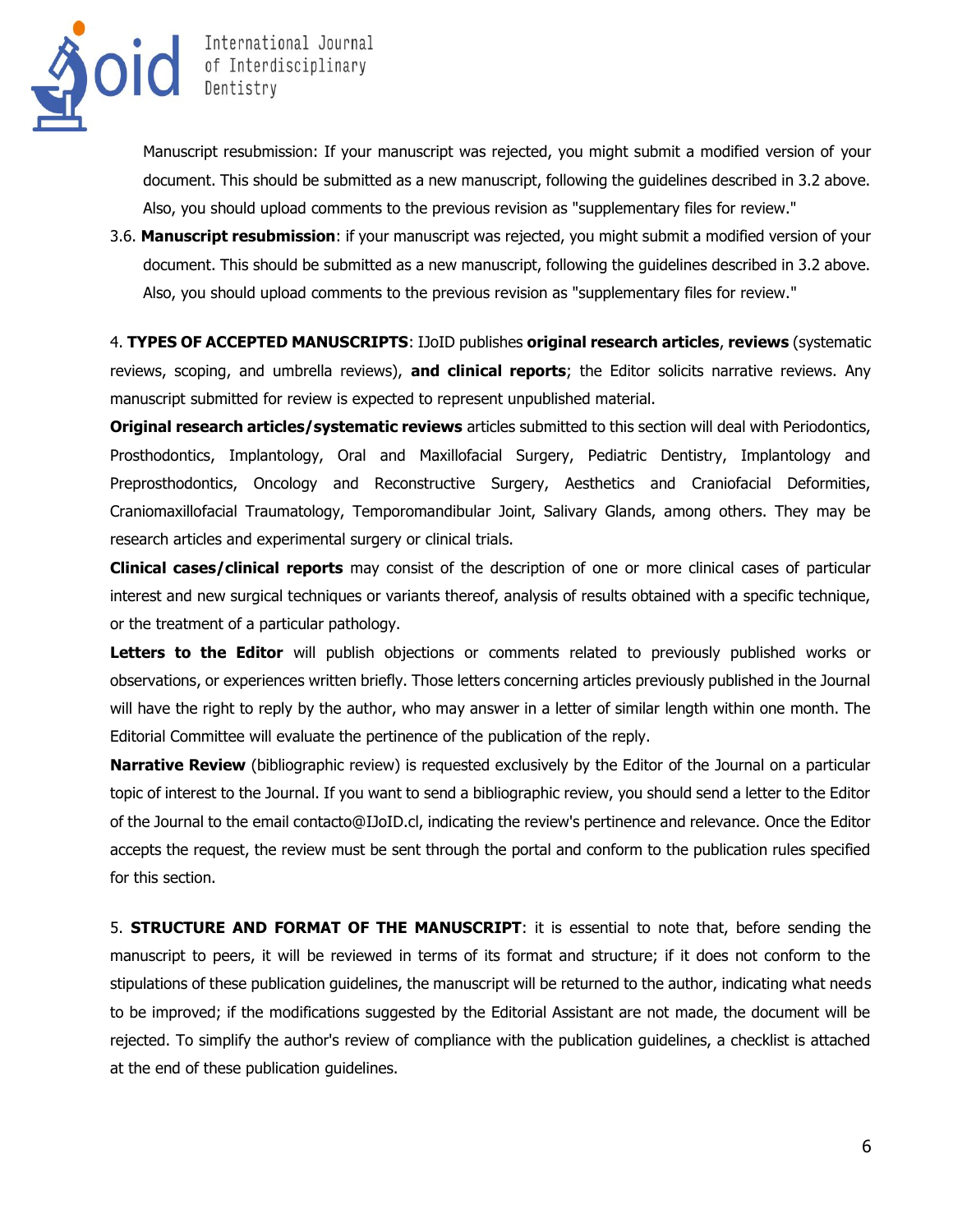

#### 5.1 **Format**:

**Language**: The language of publication is Spanish; articles are also welcome in English.

**Abbreviations**, **symbols, and nomenclature**: only abbreviations standard in medicine and Dentistry should be used, and abbreviations in the title and abstract should be avoided. The first time an abbreviation appears, it should be preceded by the complete term to which it refers, except in standard units of measurement, expressed in International System Units. Chemical, physical, biological, and clinical units should always be strictly defined.

All manuscripts should be written in Arial font size 12, double spaced, letter size paper, and all pages should be numbered. In the case of original articles and systematic reviews, the maximum length will be 10 pages (not including abstract or bibliography); clinical cases, 6 pages; letters to the Editor, 2 pages. For other sections, please consult the email [contacto@IJoID.cl](file:///C:/Users/javm/Documents/Julio%20Documentos/REVISTA%20CIENTÍFICA/International%20Journal%20of%20Interdisciplinary%20Dentistry/contacto@ijoid.cl)

# 5.2. **Structure**: all articles submitted to IJOID must include:

The title page must consist of the title in Spanish and English of the manuscript and the names of the authors, their affiliation, and contact details of the corresponding author. (1 file in Word format).

- Conflict of interest and source of funding (1 file in Word format).
- Clinical relevance (1 file in Word format).
- Abstract and keywords: If the manuscript is written in Spanish, abstract and keywords in English should be attached; if the manuscript is written in English, abstract and keywords in Spanish should **NOT** be included.
- Introduction
- Materials and Methods
- Results
- Discussion
- References
- Tables (if applicable, one file for each table)
- Figure legends (if applicable)
- Figures (when applicable and uploaded as separate files)

\*The abstract, keywords, introduction, materials and methods, Discussion, and references should be in a single file in Word format.

**Title page**: should be concise and contain no more than 100 characters, including spaces. The title page should include a running title of no more than 40 characters; authors' first name and surname (or both surnames joined by a hyphen); full names of each author's institutions, **not including the academic or professional position or institution of higher education**, and the name, address, telephone number and email address of the corresponding author. This page should be submitted in a separate file from the rest of the manuscript.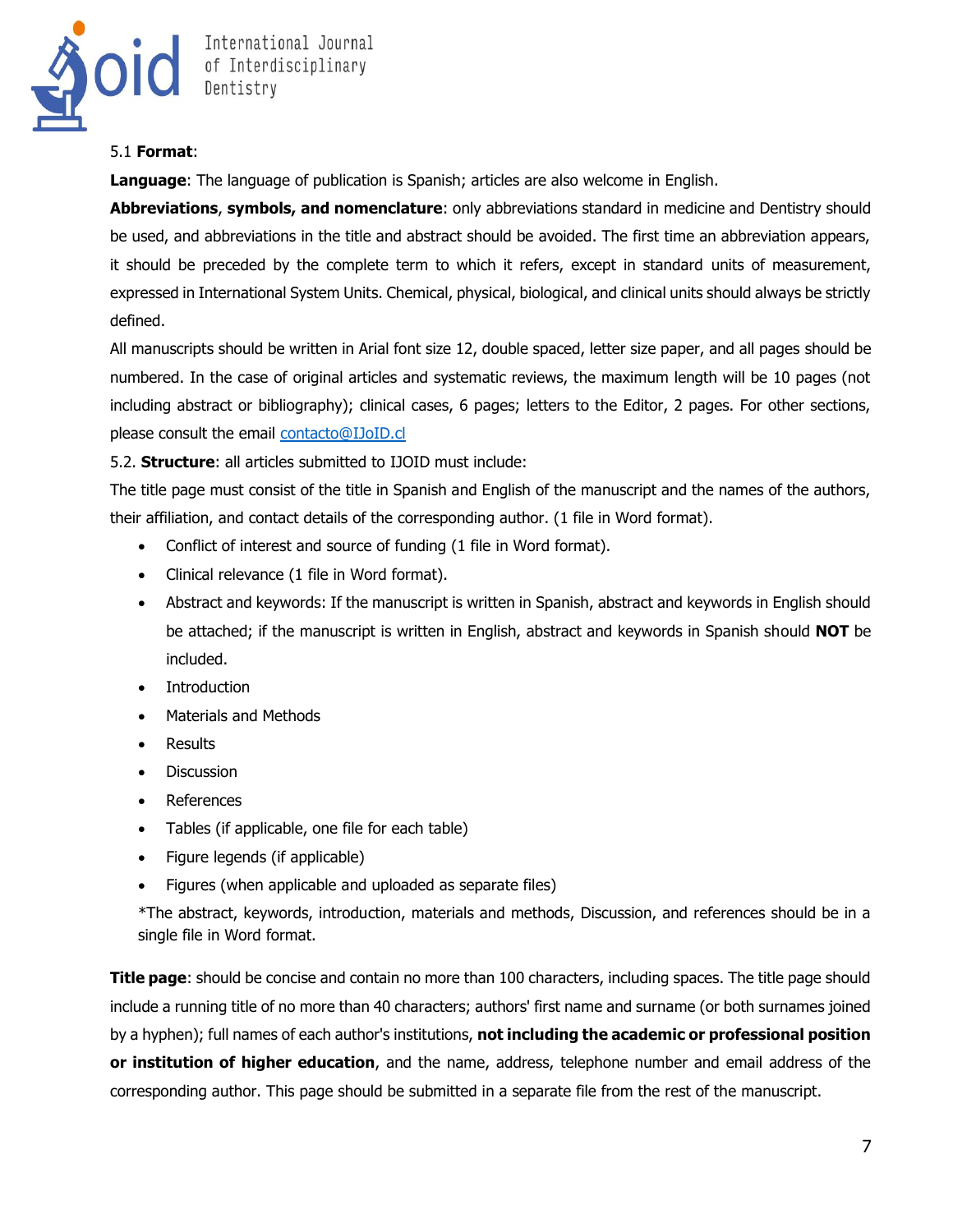

(Example of title page: Juan Pérez (Juan Pérez-Soto).

University affiliation: Periodontology, Department of Conservative Dentistry, Faculty of Dentistry, University of Chile, Santiago, Chile.

Hospital/Health Service/Clinic Affiliation: Oral Rehabilitation, Dental Service, Hospital Salvador, Santiago, Chile. Affiliation Private Practice: private practice)

Author of correspondence: Juan Pérez-Soto: Dept. of Conservative Dentistry, Faculty of Dentistry, University of Chile: Sergio Livingstone #943, Independencia, Santiago, Chile. 22222222. Juan.perez@odontologia.uchile.cl)

**Conflict of interest and source of funding**: authors are required to disclose all sources of institutional, private, and corporate financial support for their study. Providers of materials (free or discounted) should be named sources of funding and their location (city, country, and state) included. Authors should also disclose any potential conflicts of interest, such as patents, ownership, participation, consultancies, fees, and supply of materials by the manufacturer. Conflicts of interest and funding sources for the research will be published in a separate section entitled "Conflict of Interest and Funding Source Disclosure."

**Abstract**: should not contain abbreviations or references. The abstract should be organized according to the content of the paper.

The abstract should be organized with objectives, **materials and methods, results, and conclusions** for original research articles.

In clinical trials, it is recommended that the final abstract include the clinical trial registration number in a public database, such as clinicatrials.gov.

The abstract should be submitted:

If the manuscript is in Spanish, it must include abstract in English; if the article is written in English, it must **NOT** involve abstract in Spanish.

At the end of the abstract in Spanish, a maximum of 6 keywords should be included according to those included in the Medical Subject Headings (MeSH) of Index Medicus/Medline available at http://www.nlm.nih.gov/mesh/MBrowser.html. In the case of manuscripts written in English, the keywords should be in English only.

Remember that, in the case of manuscripts written in Spanish, they should include an abstract in English; under this abstract in English, 6 keywords in English should also be included.

**Clinical relevance**: should not exceed 100 words and should not be a repetition of the abstract. It should provide a clear and concise explanation of the study's rationale, what was known before, and how the results advance knowledge in the field. IF necessary, it may also contain suggestions for clinical practice.

They should be structured with the following headings: **scientific rationale for the study, mains results, and practical implications.** 

**Acknowledgments**: only those persons or entities were contributing significantly to making the work possible and whose inclusion as authors cannot be justified should be acknowledged; acknowledgments for technical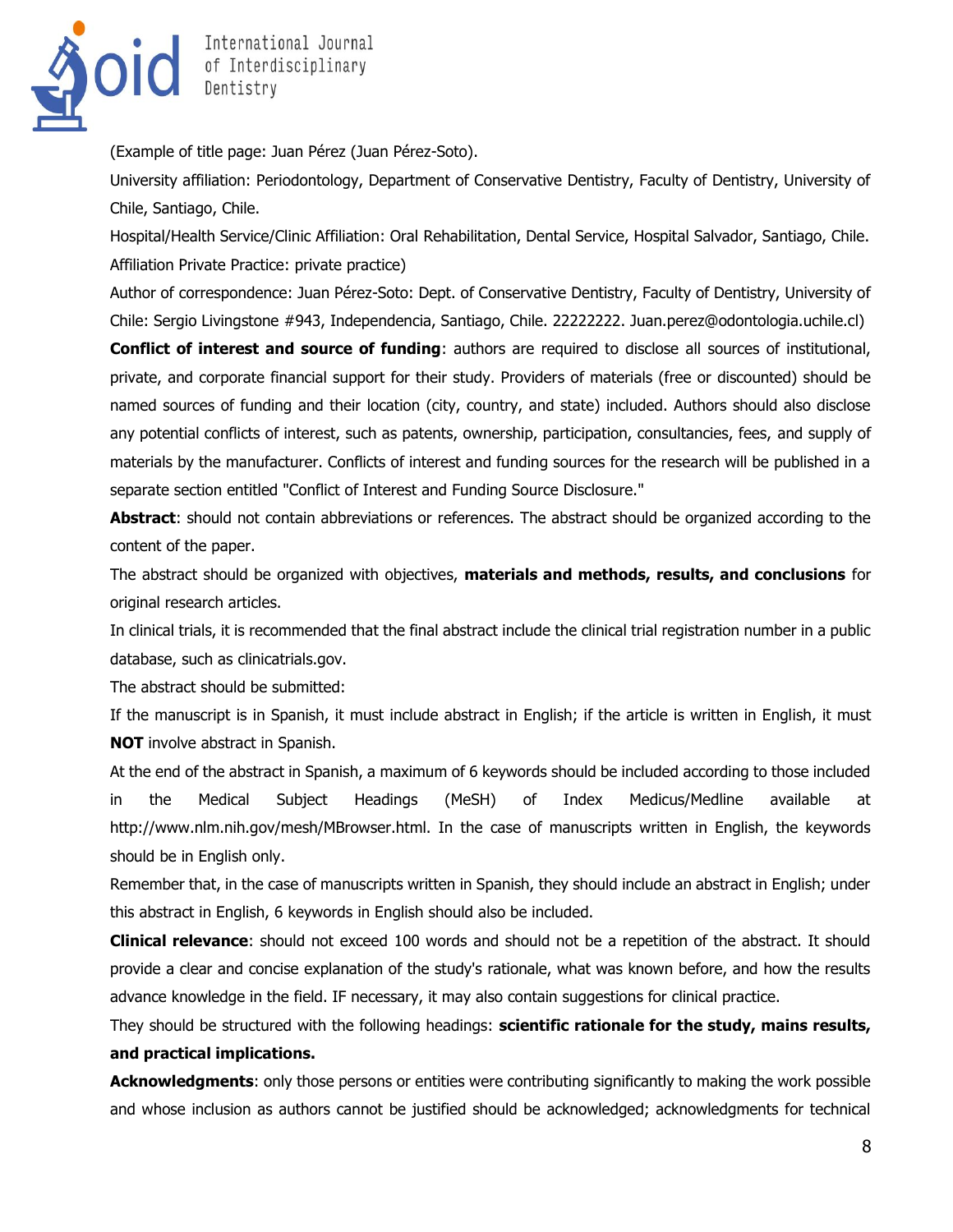

assistance. Technical assistance should be recognized in a separate paragraph from the one devoted to acknowledging other acknowledgments.

All persons mentioned explicitly in Acknowledgements must be aware of and approve their inclusion in this section.

5.3 **Original research articles: articles** submitted to this section should deal with periodontics, prosthodontics, implantology, pediatric dentistry, oral surgery, implantology and prosthodontics, oncology and reconstructive surgery, orthognathic surgery, aesthetics and craniofacial deformities, craniomaxillofacial traumatology, temporomandibular joint, salivary glands, among others. The maximum word count is 3500 words, and a maximum of 7 elements (figures and tables) is allowed.

The original articles' main text should be organized with: Introduction; Materials and Methods; Results and Discussion; bibliographic references (maximum 25, see section 5.7).

**Abstract**: should contain a maximum of 200 words and 6 keywords.

**Introduction**: The work's objectives should be clearly mentioned, and the basis of the work should be summarized without extensive review of the subject and eliminating historical memories. Only those references that are strictly necessary should be cited.

**Material and method**: this section should specify the place, time, and population of the study. It should include necessary information about the design, describe the selection of the subjects studied, detailing the methods, apparatus, and procedures with enough details so that other researchers can reproduce the study. The type of statistical analysis used should be indicated, specifying the confidence interval. The studies should include the corresponding experiments or control groups; if not, the measures used to avoid biases should be explained, and their possible effect on the conclusions of the study should be commented on. If it is an original methodology, the reasons that led to its use should be explained, and its possible limitations should be described. Special mention should be made of the clinical follow-up of the patients or research animals, which should be sufficiently prolonged to evaluate the procedure tested. Names and initials of patients should not be used. The generic name(s) of the drug(s) used (avoiding trade names), as well as the dose administered and the route of administration, should be communicated. The ethical standards followed by investigators in both human and animal studies will be briefly described. Human studies must have the express approval of the local ethics and clinical trials committee, which must appear in the manuscript.

- **(a) Evidence syntheses, including systematic and Umbrella Reviews, Mapping Reviews, Scoping Reviews and Structured Evidence Summaries** must be reported using the above guidelines**.**
- **(b) Clinical trials** should be reported using CONSORT guidelines.
- **(c) Statistical analysis** should provide sufficient detail as to the statistical analyses performed.
- **(d) Human experimentation** will only be published if the research has been conducted following ethical principles, including the World Medical Association, Declaration of Helsinki (2008 version), and the site's additional requirements where the research was conducted. Additionally, it must be accompanied by a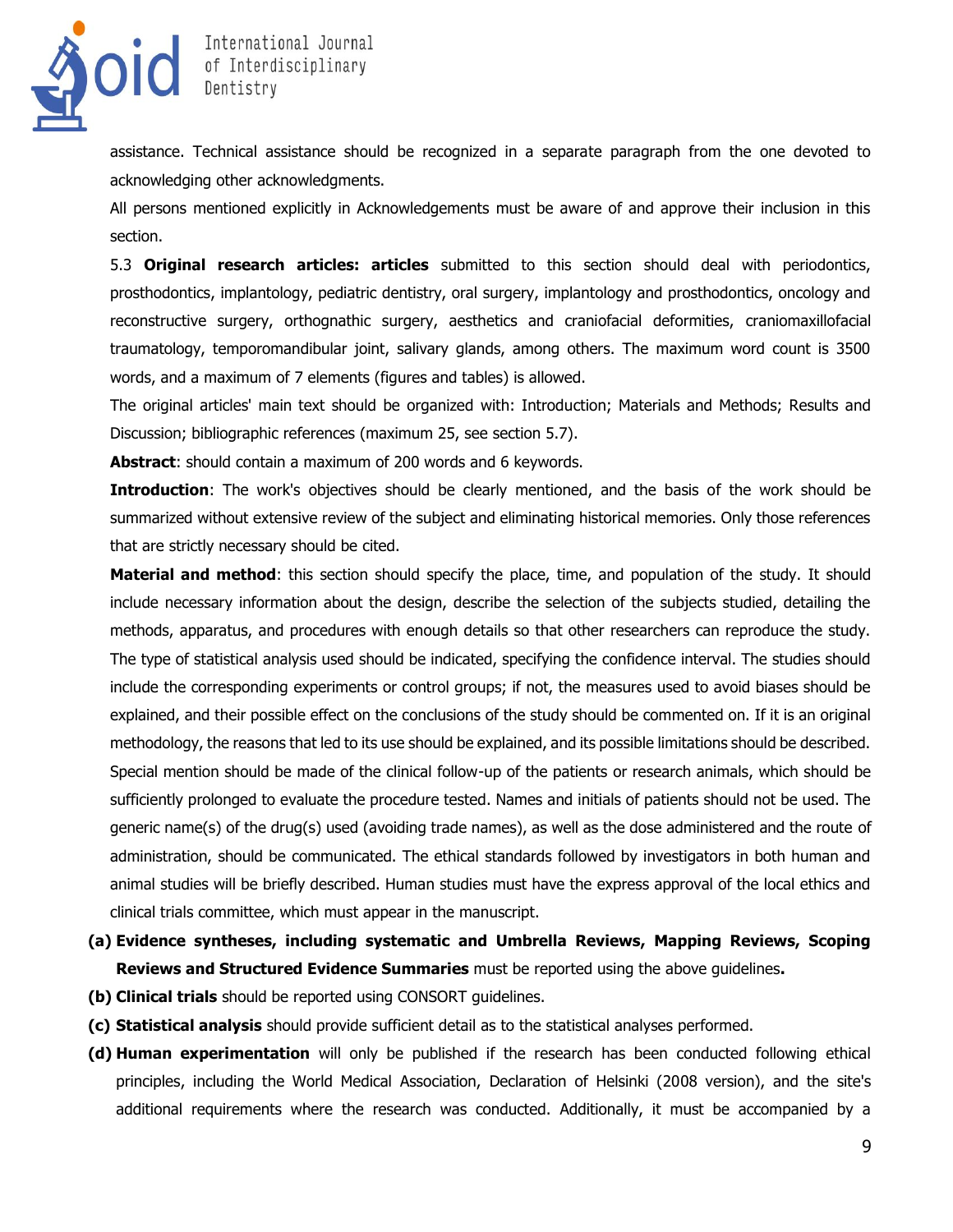

statement that the experiments were conducted with each subject's understanding and consent. It must also include a statement that the study has been reviewed and approved by an Ethics Committee.

When experimental animals are used, it should be clearly stated that appropriate measures were taken to minimize pain or discomfort. Experiments should be conducted under the guidelines established by the National Institute of Health (NIH) in the United States regarding the care and use of animals in experimental procedures or with the European Communities Council Directive of November 24, 1986 (86/609/EEC) and following local laws and regulations.

All human or animal studies should include an explicit statement in this section, identifying the Ethics Committee approval for each study. The Editor or reviewers reserve the right to reject manuscripts if they doubt the use of appropriate procedures.

**Results:** The results should be concise and clear and include the minimum necessary number of tables and figures. They should be presented so that there is no duplication and repetition of data in the text and the figures and tables.

**Discussion:** it can follow the following script: 1) conclusion based exclusively on the results. Any conclusion that does not follow the results obtained should be avoided. 2) importance, the relevance of the research conducted. 3) strengths. 4) limitations of the findings and 5) future perspective in the light of the results.

5.4. **Clinical cases/clinical reports**: may consist of the description of one or more clinical cases of particular interest, as well as new surgical techniques or variants thereof, analysis of results obtained with a specific technique or in the treatment of a particular pathology. The length shall not exceed 6 letter-size pages. The abstract and its translation should not exceed 150 words. The text should contain a maximum of 3000 words. The maximum number of signatory authors will be 6. 4 keywords in Spanish and English should be attached. The number of bibliographical references should not exceed 15 (see section 5.7). A maximum of 7 items (figures and/or tables) will be allowed.

The main text of the clinical reports should be organized with:

- Introduction
- Case report
- Discussion and conclusion
- References (see section 5.7-Vancouver)

5.5. **Letters to the Editor**: objections or comments related to previously published works or observations or experiences written in the brief form will be published. The maximum length of the text should not exceed 2 letter-size pages, and a maximum of 10 bibliographic citations will be allowed. Two items (figures and/or tables) may be included. The number of signatories is limited to 4. Those letters that deal with articles previously published in the Journal will have the right to reply by the author, who may respond in a letter of similar length within one month. The Editorial Committee will evaluate the pertinence of the publication of the reply. The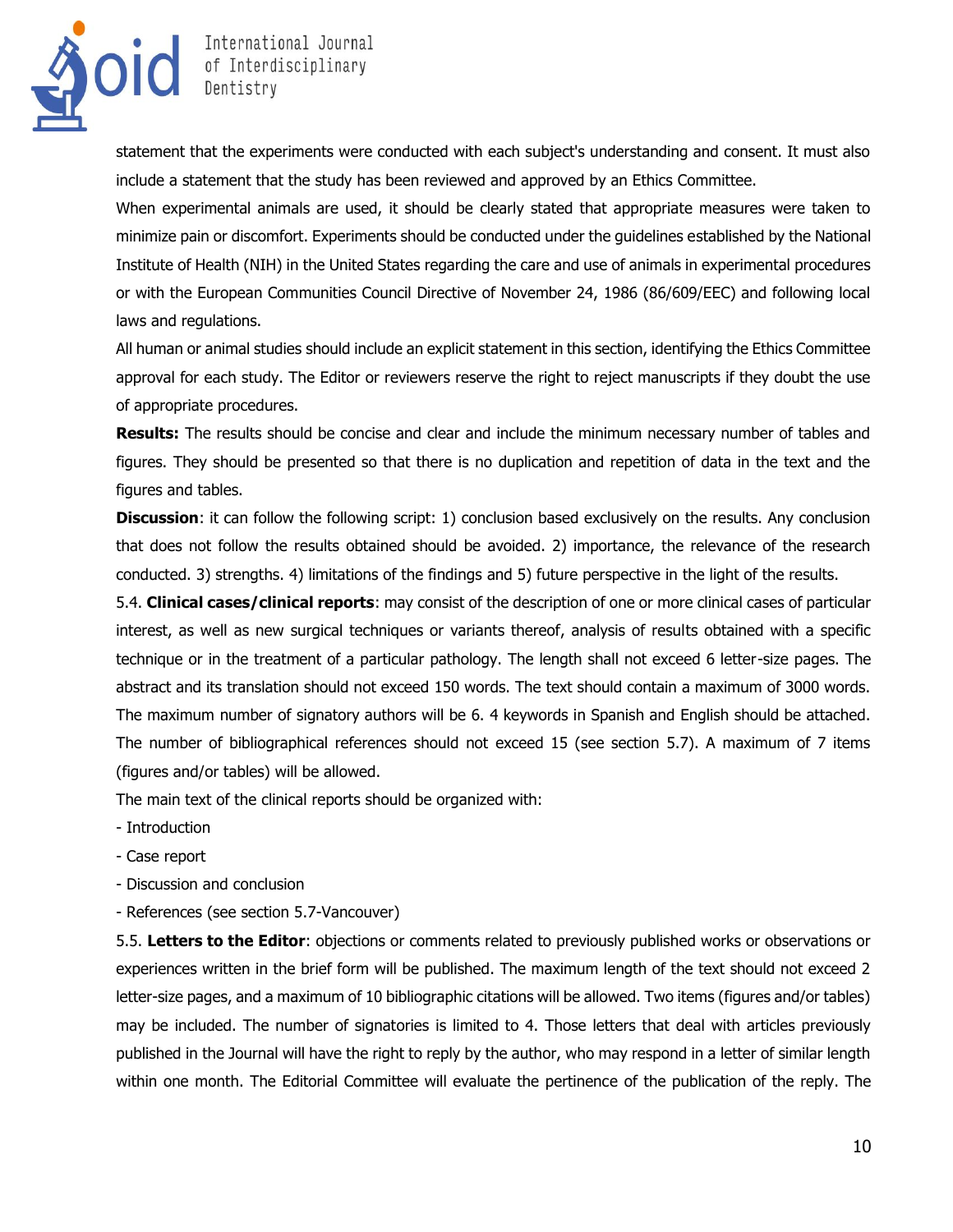

abstract and its translation shall be 250 words. Four keywords in Spanish and English should be attached, and the bibliography should not exceed 10 references.

5.6. **Narratives Reviews**: The Editor requests these from experts to comment on topics of general interest and scientific accuracy. They should have a maximum of 6 pages, without images or tables. The maximum number of citations allowed is 20.

The main manuscript of reviews should be organized as follows:

- Introduction
- Review of current literature
- Discussion and conclusion
- References (see section 5.7-Vancouver)

5.7. **Bibliography (Vancouver)**: only those citations that are considered essential and have been read by the authors should be included and, in a number, no more significant than the maximum corresponding to each section. The bibliography should be presented according to the order of appearance in the text with the corresponding correlative numbering. According to the "Uniform Requirements for Manuscripts Submitted for Publication in Biomedical Journals" prepared by the International, the article should always include the citation number in superscript and parentheses Committee of Medical Journal Editors, available [http://www.icmje.org/.](http://www.icmje.org/) Journal names should be abbreviated according to the style used in Index Medicus/Medline (See the "List of Indexed Journals," included each year in the January issue of Index Medicus/Medline[\(http://www.nlm.nih.gov/mesh/MBrowser.html\)](http://www.nlm.nih.gov/mesh/MBrowser.html)." See ICMJE recommendations at en [\(http://www.icmje.org/recommendations/browse/manuscript-preparation/\)](http://www.icmje.org/recommendations/browse/manuscript-preparation/). Textbooks and meeting proceedings should be avoided as far as possible. Phrases such as "unpublished observations" and "personal communication" should not be used as bibliographic citations. Footnote citations are not acceptable. Some examples of bibliographic citation formats are given below:

#### **Journals**

**1 Original article**. All authors should be included when there are 6 or fewer; if there are more, cite the first 6 followed by "et al.":

Tarnow DP, Elian N, Fletcher P, Froum S, Magner A, Cho SC, et al. Vertical distance from the crest of bone to the height of the interproximal papilla between adjacent implants. J Periodontol. 2003;74:1785-8. Tarnow DP, Cho SC, Wallace SS. The effect of inter-implant distance on the height of inter-implant bone Cresta. J Periodontol. 2000;71:546-9.

# **2. Corporate author:**

Symptomatic multifocal osteonecrosis. A multicenter study. Collaborative Osteonecrosis Group. Clin Orthop Relat Res. 1999;(369):312-26.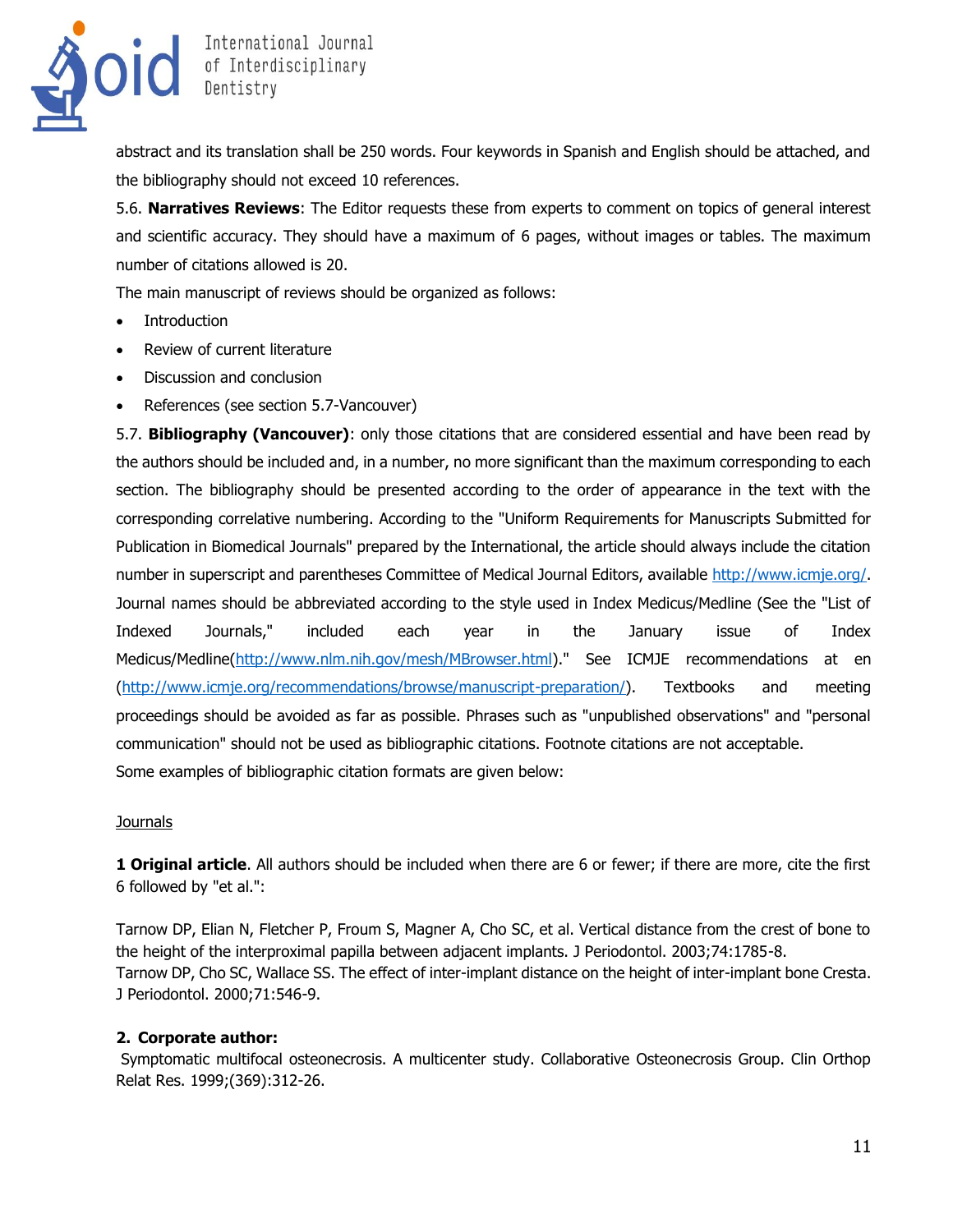

# **3. Journal volume supplement:**

Takagi M. Neutral proteinases and their inhibitors in the loosening of total hip prostheses. Acta Orthop Scand. 1996;67 Suppl 219: 29-33.

# **4. Issue volume supplement :**

Glauser TA. Integrating clinical trial data into clinical practice. Neurology. 2002;58 12 Suppl 7:S6-12.

# 5. **Number without volume**:

Jané E. Sistemas de salud y desarrollo. Quadern CAPS. 1999;(28):7–16.

# **Books and other monographs**

# **6. Author:**

Pauwels F. Atlas zur Biomechanik der gesunden und kranken Hüfte. Wurzburg: Springer Verlag; 1973.

# **7. Editor(s)/compiler(s) as author(s):**

Pérez de los Cobos J, Valderrama JC, Cervera G, Rubio G, editores. Tratado SET de trastornos adictivos. Madrid: Ed. Panamericana; 2006.

# **8. Book chapter:**

Llanos-Cubas LF, Martín-Santos C. Anatomía funcional y biomecánica del raquis lumbar. En: Cáceres E, Sanmartí R, editor. Lumbalgia y lumbociatalgia. Tomo I. Barcelona: Masson SA; 1998. p. 1–21

# 9. **Published presentation**

Sanz-Aguado MA. La epidemiología y la estadística. En: Sánchez-Cantalejo E, editor. Libro de Ponencias del V Encuentro Marcelino Pascua; 16 junio 1995; Granada, España. Granada: Escuela Andaluza de Salud Pública; 1996. p. 35–44.

# 10. **Doctoral dissertations:**

García-Rueda FJ. Alteraciones del osteoclasto en la enfermedad de Paget [tesis doctoral], Salamanca, Universidad de Salamanca, 1987.

# 11. **Scientific or technical report:**

Dirección General para las Drogodependencias y Adicciones. Catálogo de los servicios asistenciales de los centros de tratamiento ambulatorio de Andalucía. Sevilla: Junta de Andalucía; 2003.

# 12. **Communication to Congress:**

Álvarez-Villas P, Cebamanos J, Escuder MC, Ribau MA, Ballester J. Osteonecrosis meseta tibial. Diagnóstico, diagnóstico diferencial y tratamiento. Actas del 33.o Congreso Nacional SECOT; octubre 1996. Alicante. SECOT; p. 202.

# **13. Newspaper article:**

Sampedro J, Salvador I. Cientos de comercios de Castilla-La Mancha venden ilegalmente fármacos para el ganado. El País. 19 octubre 1999; p. 37 (col. 1-4).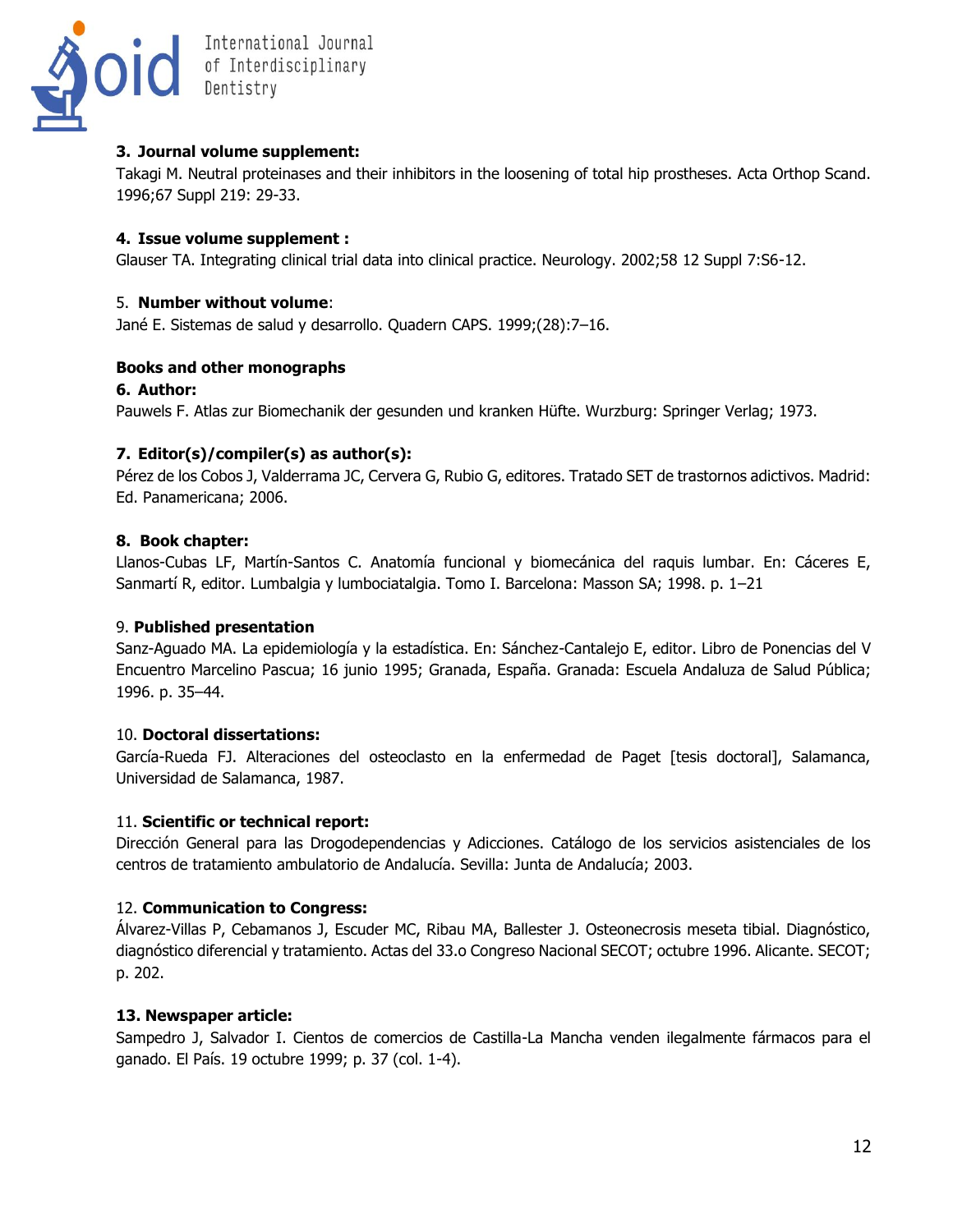

# **14. Legal material:**

Ley de Prevención de Riesgos Laborales. L. N. º 31/1995 (8 noviembre 1995).

# **15. Electronic file:**

EPISAME Versión Macintosh [CD-ROM]. Madrid: Escuela Nacional de Sanidad, Universidad Nacional de Educación a Distancia; 1998.

# **16. Web Page:**

Buscador de revistas médicas en Internet. Granada: Departamento de Histología, Universidad de Granada [actualizado 30 octubre 1998; citado 3 noviembre 1998]. Disponible en: http://histolii.ugr.es/journals.html

# **17. Document on the Internet:**

Plan Nacional sobre Drogas. Encuesta domiciliaria 2005-2006. [consultado 06/06/2007]. Disponible en: http://www.pnsd.msc.es/Categoria2/observa/pdf/Domiciliaria2005-2006.pdf

#### **18. Journal article in electronic format:**

Berger A, Smith R. New technologies in medicine and medical journals. BMJ [edición electrónica]. 1999 [citado 14 enero 2000]; 319: [aprox. 1 pág.]. Disponible en: http://www.bmj.com/cgi/content/full/319/7220/0.

#### **19. Monograph article in electronic format**:

Badía X, Lizán L. Estudios de calidad de vida. En: Martín Zurro A, Cano Pérez JF, editores. Atención primaria. 5th ed (monografía en Internet): España: Elsevier; 2006 (citado 29 mayo 2006). Disponible en: [http://www.elsevier.es/librosvivos/martinzurro/indices.asp 17.](http://www.elsevier.es/librosvivos/martinzurro/indices.asp%2017)

# **20. Audiovisual material:**

VIH+/SIDA: elementos de prevención [videocasete]. Cornellà de Llobregat: Aula de Formación; 1998.

# **21. Unpublished material**

En prensa (en este caso los autores deben obtener confirmación de la futura publicación del trabajo citado): Sardi NA, Rapp E, Vakka LAO. Fish consumption and the risk of Alzheimer's disease. Eur J Nutr Neurol Sci. En prensa 2004.

- 5.8. Tables, figures, and figure legends:
- **(a)** Tables: Units of measurement should be included in the column heading. They should be indicated correlatively in the text with Arabic numerals (for example, table 1). They should be double-spaced, without vertical resolutions, on separate pages and include: (a) table numbering with Arabic numerals; (b) corresponding statement-title; (c) at the bottom of each table, the abbreviations used shall be described in alphabetical order. An explanatory footnote should always accompany the abbreviations and abbreviations. If a table occupies more than one page, the headings should be repeated on the following page. The Journal will admit tables that occupy up to a maximum of one printed page of the Journal. They must complement, not duplicate, the text.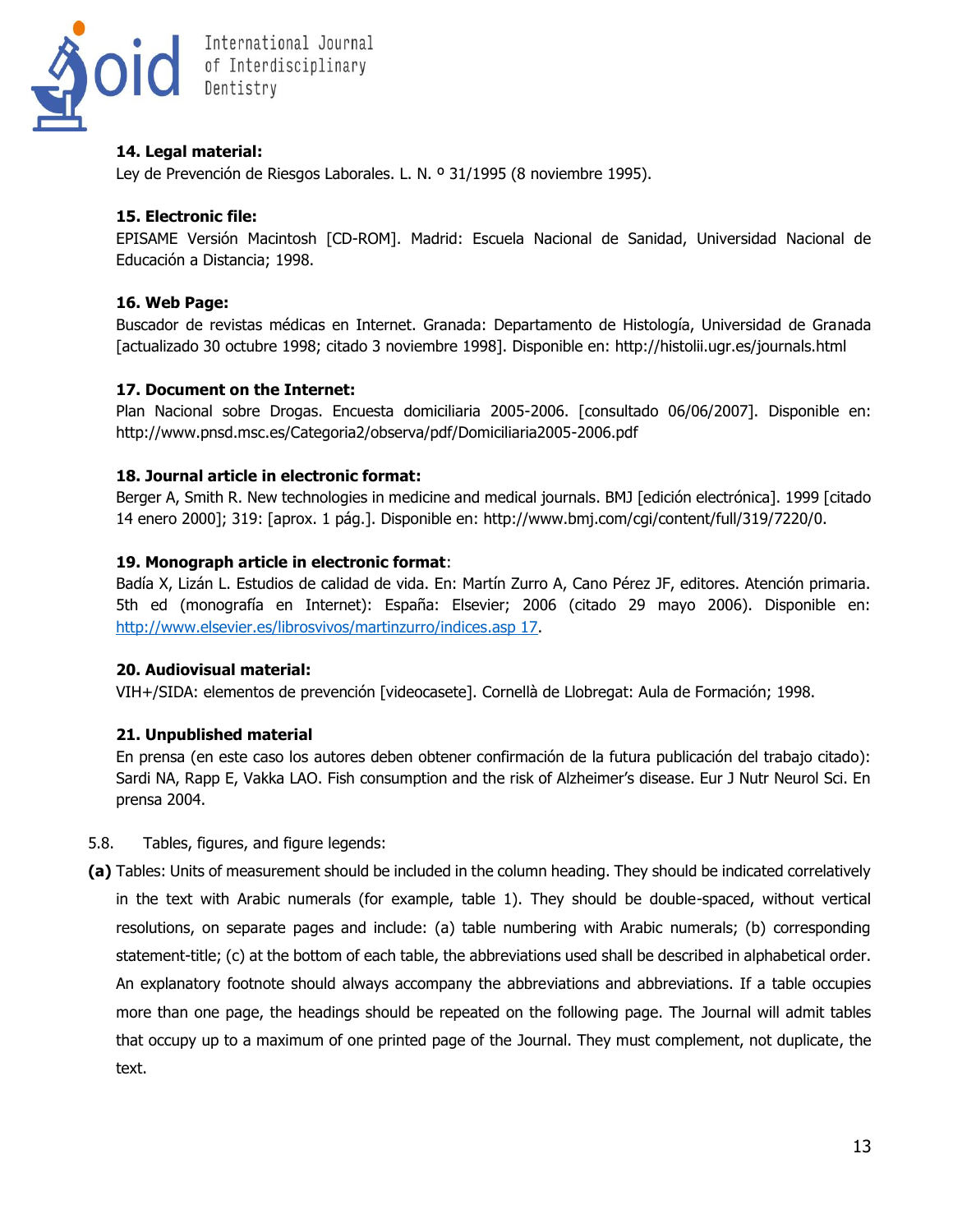

**(b)** Figures: they may be photographs or graphics and should be planned for 1 column width (8.0 cm), 1.5 column widths (13.0 cm), or 2 column widths (17.0 cm) and should be adequate for photocopy reproduction of the printed version of the manuscript. They should be uploaded separately from the text. They should be numbered consecutively in Arabic numerals (e.g., fig. 1). In case a figure is composed of more than one image (maximum 6 images), these will be identified in the text with the number and a lowercase letter (e.g., fig. 1a, fig. 1b). The letters in the figures should be in lowercase type, with the first letter capitalized. Units should have a single space between the number and the unit and follow SI nomenclature or the nomenclature common to a particular field. Thousands should be separated by a space (1 000). Unusual units or abbreviations should be spelled out in full or defined in the legend.

Figures should be in bmp, jpg, or tiff format, minimum 300 dots per inch (dpi), and minimum size of 8 cm. Word and MS PowerPoint graphics are not recommended for printed images. For scanned images, the scanning resolution to ensure good reproduction should be: lineart: >600 dpi; tones (including gel photographs): >300 dpi figures containing halftone and line images: >600 dpi.

Permissions: If all or parts of published illustrations are used, permission must be obtained from the copyright holder and the publisher who has published the material. It is the author's responsibility to obtain these in writing and provide copies to the publishers.

If photographs or patient data are reproduced, they should not be subject-identifying. In all cases, the authors must have obtained the patient's informed consent/assent authorizing its publication, reproduction, and dissemination on paper and the Internet in IJOID. Identification of the patients should be avoided. If this is not possible, written informed consent/assent must be obtained.

**(c)** Figure legends: should be a separate section of the manuscript and should begin with a brief title for the entire figure and continue with a short description of each image and symbols used; they should not contain any indication of methods. The font type should be Helvetica or Sans Serif, size 10. Histological reproductions should specify the staining used and the magnification.

5.9. Supplementary material: Supplementary material is considered to be the set of data or more figures or tables that will not be published in the printed edition of the Journal but will be visible in the online edition and should be uploaded as "Supporting information for online review and publication only."

6. **AFTER ACCEPTANCE**: After accepting a paper for publication, the manuscript will be sent to the Journal for production.

6.1. Proof of corrections: the author will receive an email alert containing a website link. The proof can be downloaded as a PDF file from this site (will require Acrobat Reader, can be downloaded free of charge from the site [http://www.adobe.com/products/acrobat/readstep2.html\)](http://www.adobe.com/products/acrobat/readstep2.html). Proofs must be returned to the Editor within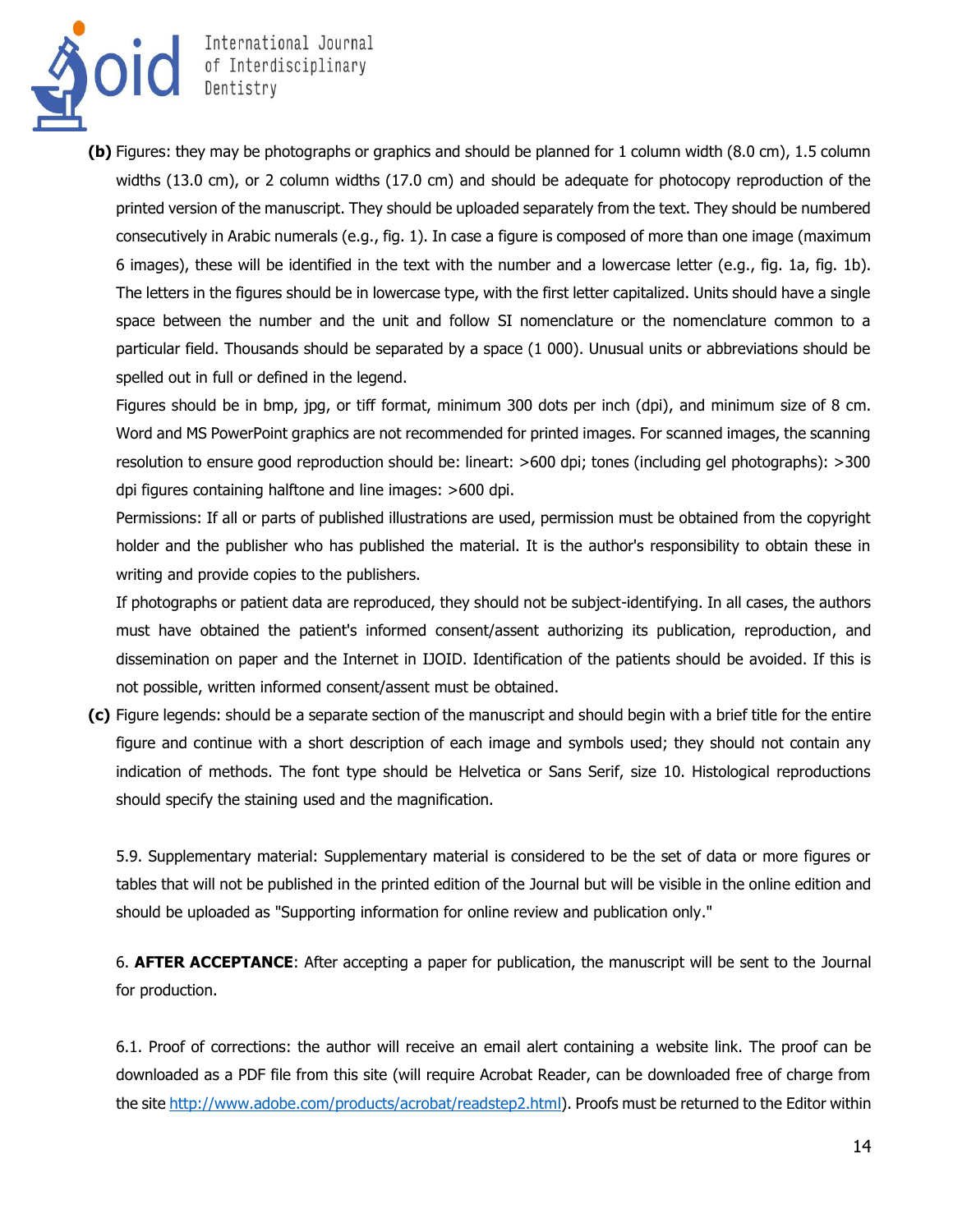

3 days of receipt. Corrections are allowed only in typography; in the case of images, tables, and/or graphics, they may be modified only if the proofs are not clear.

6.2. Publish before printing: the articles, before their printed publication, in full text are published online, once the DOI (Digital Object Identifier), assigned by ScIELO Chile, has been obtained (for more information, see [http://www.doi.org/faq.html\)](http://www.doi.org/faq.html).

The judgments and opinions expressed in articles and communications published in the International Journal of Interdisciplinary Dentistry are the sole responsibility or the thoughts of the author(s) and do not necessarily represent the Management Committee's opinion. Both the Management Committee and the publishing company disclaim any responsibility for such material. Neither the Management Committee nor the publishing company guarantees or endorses any product advertised in the Journal, nor does it guarantee the manufacturer's claims about such product or service. The editorial staff of the Journal shall have the authority to publish accepted articles on the date and in the order, it deems appropriate, depending on the subject matter and publication needs, and accepted papers may be published before and after others and vice versa.

**7. TRANSFER OF COPYRIGHT:** the author must read the declaration of authorship and assignment of copyright and must declare the existence or not of a conflict of interest in the text box created for this purpose. The text relating to copyright guarantees and assignment of copyright is reproduced below:

7.1. Author's warranties and liability: The author warrants that the texts, including any graphics, designs, or illustrations (from now on generically referred to as ''the Papers'') submitted to the International Journal of Interdisciplinary Dentistry for publication are original, unpublished and authored by him/her, and that they have not been previously published or simultaneously submitted to any other publisher for publication. If the work has been submitted to another entity or not an original article, the Editorial Committee reserves the right to publish the manuscript submitted, even if it has been approved for publication.

Likewise, the author guarantees, under his/her responsibility, that he/she holds all the exploitation rights over the Papers, that in no case do they infringe the rights of third parties, and that, if they involve the exploitation of third-party rights, the author has obtained the corresponding authorization to exploit them and to authorize their exploitation by ScholarOne and IJOID. Likewise, the author guarantees that the Works he/she does not violate personal data protection regulations. In particular, he/she ensures that he/she had obtained prior authorization and prior written consent from the patients or their relatives for their publication when such patients are identified in the Papers or when the information published makes them easily identifiable.

7.2. Transfer of exploitation rights. The author exclusively assigns to the Companies, with the right to transfer to third parties, all the exploitation rights derived from the works selected for publication in this or any other ScholarOne publications and, in particular, those of reproduction, distribution, public communication (including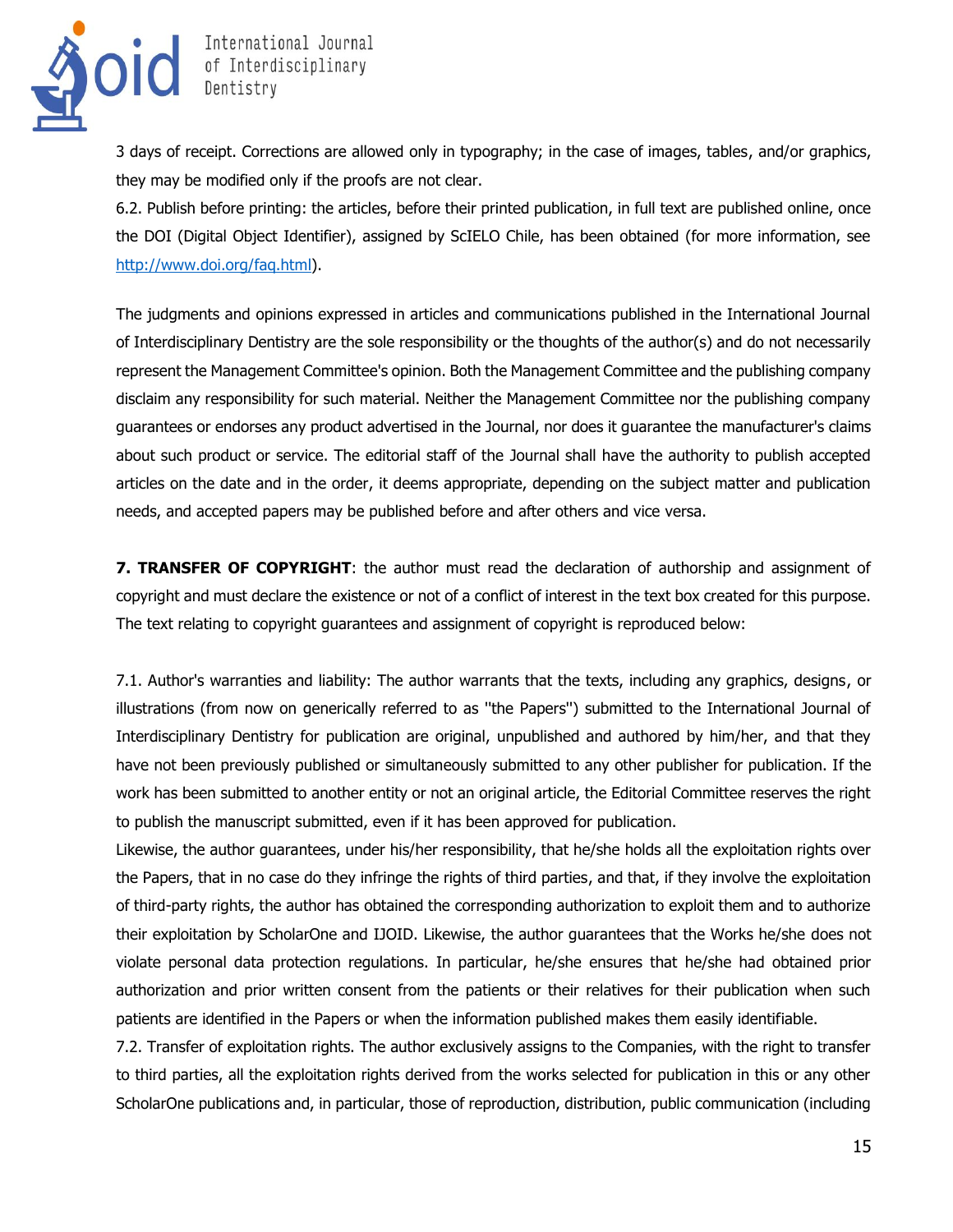

**OIC** International Journal<br>
Dentistry<br>
Dentistry International Journal

interactive availability) and transformation (including adaptation, modification and, where appropriate, translation), for all forms of exploitation (including but not limited to: in paper, electronic, online, computer or audiovisual format, as well as in any other format, including for promotional or advertising purposes and/or for the creation of derivative products), for a worldwide territorial scope and the entire legal duration of the rights provided for in the current Consolidated Text of the Intellectual Property Law. Consequently, the author may not publish or disseminate the papers selected for publication in the International Journal of Interdisciplinary Dentistry, either in whole or in part, nor authorize their publication to third parties without the express prior written permission International Journal of Interdisciplinary Dentistry. If it is found that the manuscript was published or is approved for publication in another journal, the Editorial Committee of the Journal reserves the right to apply sanctions to the author, such as the pick-up of the work where the author appears as such or co-author, or the prohibition of the author to publish in IJoID for a certain period.

During the manuscript submission, authors will be able to consult the full text of the conditions of the cession of rights at [http://www.IJOID.cl/.](http://www.ijoid.cl/)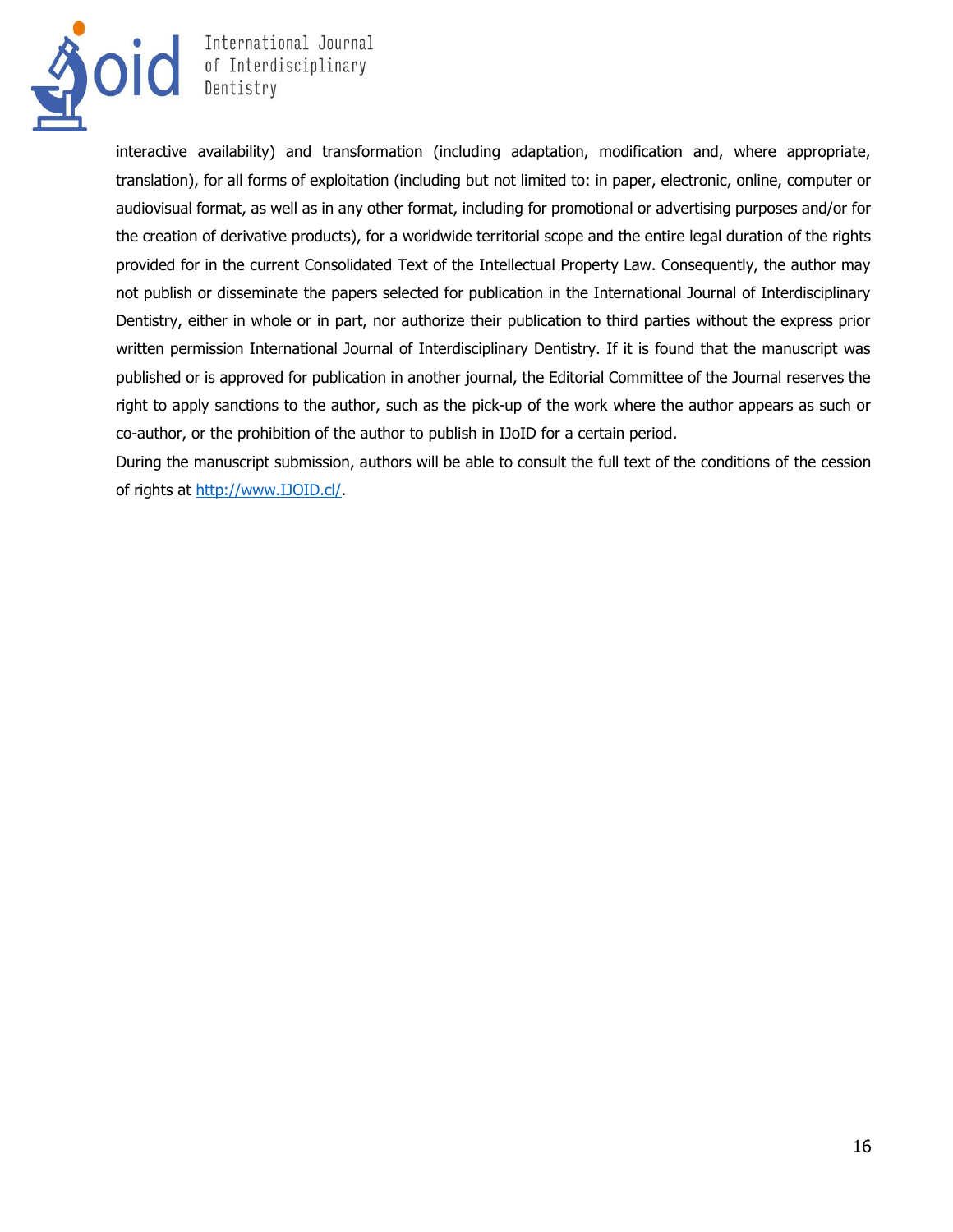

# **CHECK LIST IJoID**

|                                            |                            | <b>RESEARCH WORK</b>                                                                                                                                                 | <b>STRUCTURED</b> | <b>CLINICAL</b>    | <b>LETTER TO</b>   | <b>NARRATIVE</b>   |  |  |  |
|--------------------------------------------|----------------------------|----------------------------------------------------------------------------------------------------------------------------------------------------------------------|-------------------|--------------------|--------------------|--------------------|--|--|--|
|                                            |                            |                                                                                                                                                                      | <b>EVIDENCE</b>   | CASE               | <b>EDITOR</b>      | <b>REVIEWS</b>     |  |  |  |
|                                            |                            |                                                                                                                                                                      | <b>SUMMARIES</b>  |                    |                    |                    |  |  |  |
| Source                                     | Arial 12                   | $\pmb{\mathsf{X}}$                                                                                                                                                   | x                 | $\pmb{\mathsf{X}}$ | $\pmb{\mathsf{X}}$ | $\pmb{\times}$     |  |  |  |
| Space                                      | Double                     | $\pmb{\mathsf{X}}$                                                                                                                                                   | X                 | $\pmb{\times}$     | X                  | $\pmb{\mathsf{X}}$ |  |  |  |
| Paper Size                                 | Letter                     | $\pmb{\mathsf{X}}$                                                                                                                                                   | Χ                 | $\pmb{\mathsf{X}}$ | X                  | X                  |  |  |  |
| Numbered pages                             |                            | $\pmb{\mathsf{X}}$                                                                                                                                                   | X                 | X                  | X                  | $\pmb{\mathsf{X}}$ |  |  |  |
| <b>Total pages</b>                         |                            | 10                                                                                                                                                                   | 10                | 6                  | $\mathfrak{p}$     | 6                  |  |  |  |
| Title page structure                       |                            | All publications must have a title page with the following characteristics:                                                                                          |                   |                    |                    |                    |  |  |  |
|                                            |                            | 100 characters                                                                                                                                                       |                   |                    |                    |                    |  |  |  |
|                                            |                            | Running title: 40 characters                                                                                                                                         |                   |                    |                    |                    |  |  |  |
|                                            |                            | Authors: name and surname (e.g. Juan Pérez); name and two surnames separated by a hyphen                                                                             |                   |                    |                    |                    |  |  |  |
|                                            |                            | (e.g. Juan Pérez-Pérez).                                                                                                                                             |                   |                    |                    |                    |  |  |  |
|                                            |                            | Institutions: University: Area/Department; Faculty; University; City; Country (Eg: Dept. of                                                                          |                   |                    |                    |                    |  |  |  |
|                                            |                            | Pathology and Oral Medicine, Faculty of Dentistry, University of Chile, Santiago, Chile).                                                                            |                   |                    |                    |                    |  |  |  |
|                                            |                            | Office, hospital: Name of service; institution; City; Country (Ex: Periodontics Service, Hospital                                                                    |                   |                    |                    |                    |  |  |  |
|                                            |                            | Salvador, Santiago, Chile).                                                                                                                                          |                   |                    |                    |                    |  |  |  |
|                                            |                            | Those who do not teach at universities should include: Private practice, City, Country.                                                                              |                   |                    |                    |                    |  |  |  |
|                                            |                            | Corresponding author contact information: E-mail; telephone; mailing address.                                                                                        |                   |                    |                    |                    |  |  |  |
|                                            |                            |                                                                                                                                                                      |                   |                    |                    |                    |  |  |  |
| Conflict of interest                       |                            | All publications must declare conflict of interest with the following text:                                                                                          |                   |                    |                    |                    |  |  |  |
|                                            |                            | The authors declare that they have no conflict of interest. Once the article is accepted, you must<br>send the conflict-of-interest form, signed by all the authors. |                   |                    |                    |                    |  |  |  |
|                                            |                            |                                                                                                                                                                      |                   |                    |                    |                    |  |  |  |
| Source of funding<br>Clinical significance |                            | All publications must declare if they have any source of financing: Project with competitive funds                                                                   |                   |                    |                    |                    |  |  |  |
|                                            |                            | from your university, government and/or companies; in case of not having financing, it must<br>also be indicated (This work does not have any financing).            |                   |                    |                    |                    |  |  |  |
|                                            |                            | All publications must have an additional file with the clinical relevance of the work with a                                                                         |                   |                    |                    |                    |  |  |  |
|                                            |                            | maximum length of 100 words.                                                                                                                                         |                   |                    |                    |                    |  |  |  |
|                                            | Summary of word count in   | 200 words                                                                                                                                                            | 200 words         | 150 words          | 250 words          |                    |  |  |  |
| Spanish/English                            |                            |                                                                                                                                                                      |                   |                    |                    |                    |  |  |  |
|                                            | Keyword in Spanish/English | 6 words                                                                                                                                                              | 6 words           | 4 words            | 4 words            |                    |  |  |  |
| Introduction                               |                            | $\pmb{\mathsf{X}}$                                                                                                                                                   | X                 | $\pmb{\mathsf{X}}$ | $\pmb{\mathsf{X}}$ |                    |  |  |  |
| Methods                                    |                            | X                                                                                                                                                                    | X                 | Χ                  | X                  |                    |  |  |  |
| Results                                    |                            | $\pmb{\mathsf{X}}$                                                                                                                                                   | X                 | $\pmb{\mathsf{X}}$ | $\mathsf{X}% _{0}$ |                    |  |  |  |
| <b>Discussion</b>                          |                            | $\mathsf{\overline{X}}$                                                                                                                                              | $\mathsf{X}$      | $\mathsf X$        | $\mathsf X$        |                    |  |  |  |
| References                                 |                            | 25                                                                                                                                                                   | 35                | 15                 | 10                 | 20                 |  |  |  |
| <b>Tables</b>                              |                            | Total: 7                                                                                                                                                             | Total: 10         | Total: 7           | Total: 2           | NOT APPLICABLE     |  |  |  |
|                                            |                            | (tables+fig)                                                                                                                                                         | (tables+fig)      | (tables+fig)       | (tables+fig)       |                    |  |  |  |
| Figure legends                             |                            | X                                                                                                                                                                    | x                 | X                  | Χ                  | NOT APPLICABLE     |  |  |  |
|                                            |                            |                                                                                                                                                                      |                   |                    |                    |                    |  |  |  |